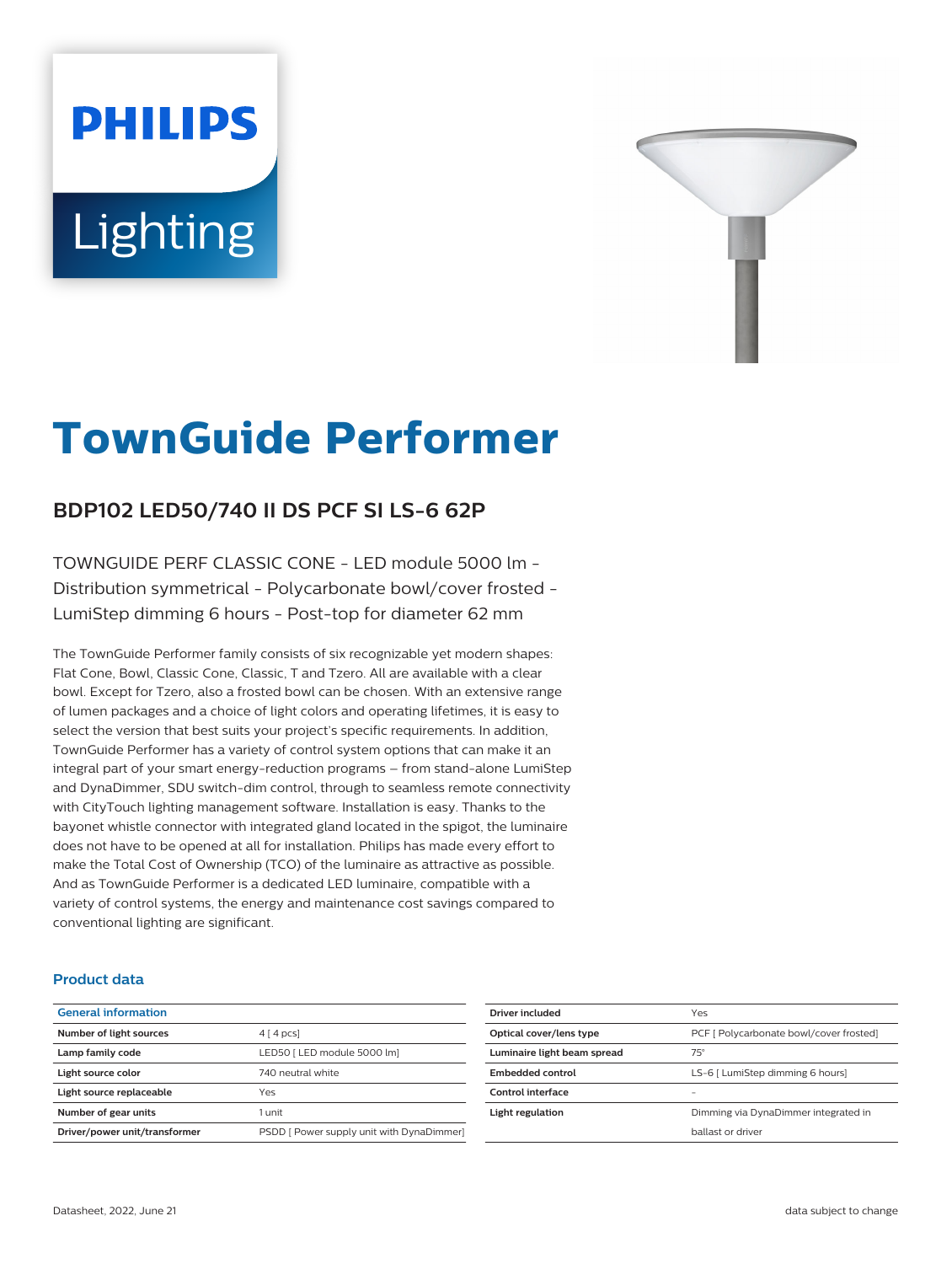### **TownGuide Performer**

| Connection                             | Screw connection block 5-pole                  |
|----------------------------------------|------------------------------------------------|
| Cable                                  |                                                |
| <b>Protection class IEC</b>            | Safety class II (II)                           |
| Parts color                            | All parts colored                              |
| Coating                                |                                                |
| Glow-wire test                         | 650/5 [ Temperature 650 °C, duration 5 s]      |
| Flammability mark                      | NO [ -]                                        |
| <b>Safety device</b>                   | PCBC [ PCB cover]                              |
| <b>CE mark</b>                         | CE mark                                        |
| <b>ENEC mark</b>                       | <b>ENEC</b> mark                               |
| <b>Warranty period</b>                 | 5 years                                        |
| Optic type outdoor                     | Distribution symmetrical                       |
| Photocell                              | No [ -]                                        |
| Constant light output                  | No                                             |
| Number of products on MCB of 16 A type | 10                                             |
| в                                      |                                                |
| <b>EU RoHS compliant</b>               | Yes                                            |
| <b>WEEE</b> mark                       |                                                |
| Light source engine type               | LED                                            |
| Service tag                            | Yes                                            |
| Serviceability class                   | Class A, luminaire is equipped with            |
|                                        | serviceable parts (when applicable): LED       |
|                                        | board, driver, control units, surge protection |
|                                        | device, optics, front cover and mechanical     |
|                                        | parts                                          |
| <b>Product family code</b>             | BDP102 [ TOWNGUIDE PERF CLASSIC                |
|                                        | CONE]                                          |
|                                        |                                                |
| <b>Light technical</b>                 |                                                |
| Upward light output ratio              | 10                                             |
| Standard tilt angle posttop            | $\mathsf{O}^\circ$                             |
| Standard tilt angle side entry         |                                                |
|                                        |                                                |
| <b>Operating and electrical</b>        |                                                |
| <b>Input Voltage</b>                   | 220-240 V                                      |
| <b>Input Frequency</b>                 | 50 to 60 Hz                                    |
| Inrush current                         | 45 A                                           |
| Inrush time                            | 0.285 ms                                       |
| Power Factor (Min)                     | 0.94                                           |
| Power Factor (Nom)                     | 0.95                                           |
|                                        |                                                |
| <b>Controls and dimming</b>            |                                                |
| Dimmable                               | Yes                                            |
|                                        |                                                |
| <b>Mechanical and housing</b>          |                                                |
| <b>Housing Material</b>                | Aluminum                                       |
| <b>Reflector material</b>              |                                                |
| Optic material                         | Acrylate                                       |
| Optical cover/lens material            | Polycarbonate                                  |
| <b>Fixation material</b>               | Steel                                          |
| <b>Mounting device</b>                 | 62P [ Post-top for diameter 62 mm]             |

| Optical cover/lens shape            | Conical                                                              |
|-------------------------------------|----------------------------------------------------------------------|
| Optical cover/lens finish           | Frosted                                                              |
| Torque                              | 15                                                                   |
| Overall height                      | 317 mm                                                               |
| Overall diameter                    | 570 mm                                                               |
| Effective projected area            | $0.088 \text{ m}^2$                                                  |
| Color                               | Silver                                                               |
| Dimensions (Height x Width x Depth) | $317 \times$ NaN $\times$ NaN mm (12.5 $\times$ NaN $\times$ NaN in) |
|                                     |                                                                      |

#### **Approval and application**

| Ingress protection code                | IP66 [ Dust penetration-protected, jet-proof] |
|----------------------------------------|-----------------------------------------------|
| Mech. impact protection code           | IK10 [20 J vandal-resistant]                  |
| Surge Protection (Common/Differential) | Luminaire surge protection level until 6 kV   |
|                                        | differential mode and 6 kV common mode        |
| Sustainability rating                  | -                                             |

| Initial performance (IEC compliant)   |                        |
|---------------------------------------|------------------------|
| Initial luminous flux (system flux)   | 2950 lm                |
| Luminous flux tolerance               | $+/-7%$                |
| Initial LED luminaire efficacy        | 87 lm/W                |
| Init. Corr. Color Temperature         | 4000 K                 |
| Init. Color Rendering Index           | 70                     |
| Initial chromaticity                  | $(0.38, 0.38)$ SDCM <5 |
| Initial input power                   | 34 W                   |
| Power consumption tolerance           | $+/-10%$               |
| Init. Color Rendering Index Tolerance | $+/-2$                 |

#### **Over time performance (IEC compliant)**

| Control gear failure rate at median useful 10 % |  |
|-------------------------------------------------|--|
| life 100000 h                                   |  |
| Lumen maintenance at median useful life* 93     |  |
| 100000h                                         |  |

**Net Weight (Piece)** 6.680 kg

# **Application conditions Ambient temperature range**  $-40$  to +35 °C **Performance ambient temperature Tq** 25 °C **Maximum dim level** 60% **Product data Full product code** 871829191030500 **Order product name** BDP102 LED50/740 II DS PCF SI LS-6 62P **EAN/UPC - Product** 8718291910305 **Order code** 91030500 **Numerator - Quantity Per Pack** 1 **Numerator - Packs per outer box** 1 **Material Nr. (12NC)** 910500991090